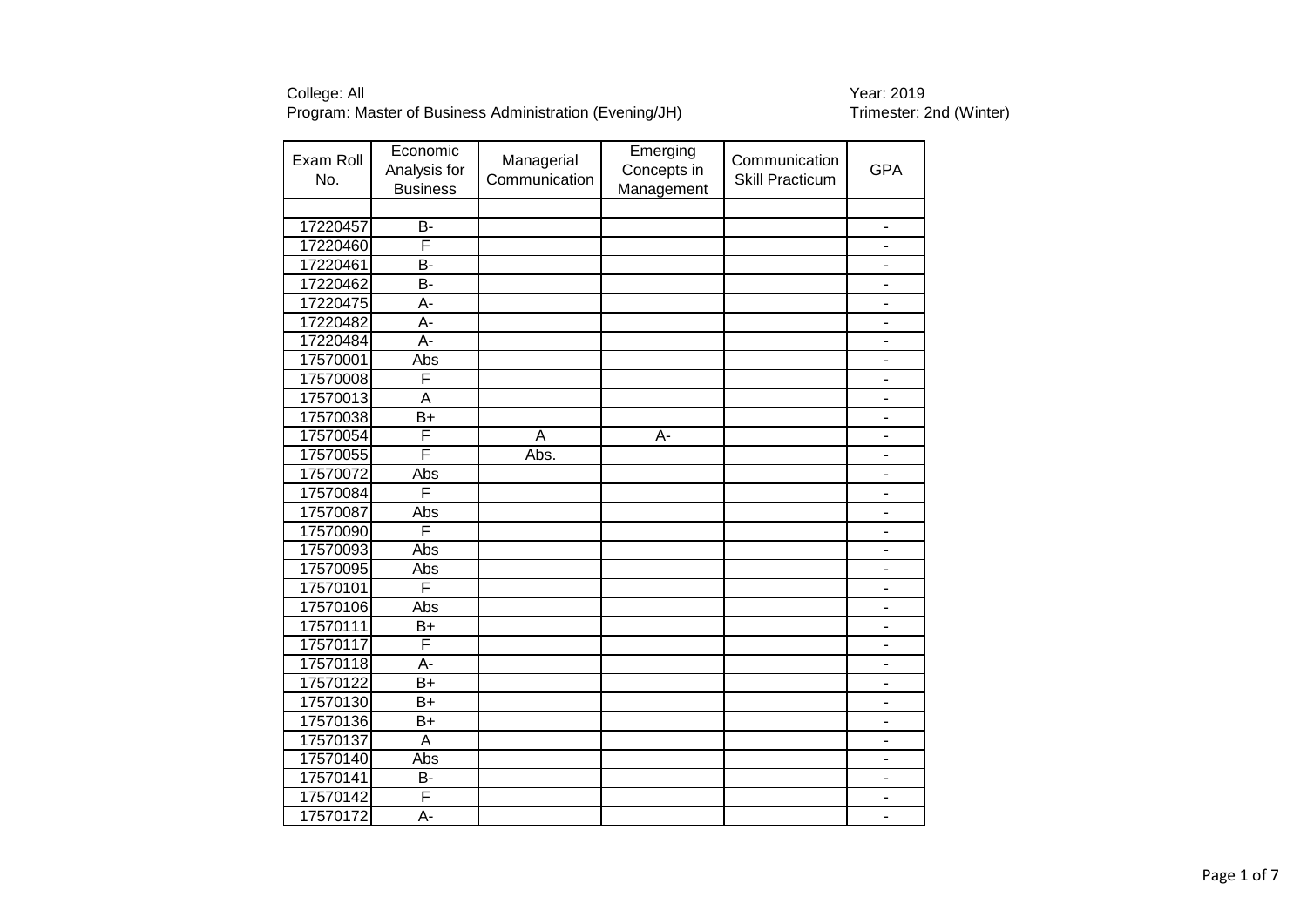| Exam Roll<br>No. | Economic<br>Analysis for<br><b>Business</b> | Managerial<br>Communication | Emerging<br>Concepts in<br>Management | Communication<br><b>Skill Practicum</b> | <b>GPA</b>                   |
|------------------|---------------------------------------------|-----------------------------|---------------------------------------|-----------------------------------------|------------------------------|
|                  |                                             |                             |                                       |                                         |                              |
| 17570178         | F                                           |                             |                                       |                                         |                              |
| 17570179         | F                                           |                             |                                       |                                         |                              |
| 18220534         | B                                           |                             |                                       |                                         | $\qquad \qquad \blacksquare$ |
| 18220556         | F                                           |                             |                                       |                                         | $\overline{\phantom{a}}$     |
| 18220569         | Abs                                         |                             |                                       |                                         | $\blacksquare$               |
| 18220570         | $\overline{B}$                              |                             |                                       |                                         | $\blacksquare$               |
| 18220571         | B-                                          |                             |                                       |                                         |                              |
| 18570013         | B                                           |                             |                                       |                                         |                              |
| 18570025         | F                                           |                             |                                       |                                         | $\blacksquare$               |
| 18570047         | Abs                                         |                             |                                       |                                         | $\blacksquare$               |
| 18570050         |                                             |                             | Abs.                                  |                                         | $\blacksquare$               |
| 18570059         |                                             |                             | B                                     |                                         | ÷,                           |
| 18570088         | B                                           |                             |                                       |                                         | $\blacksquare$               |
| 18570089         | F                                           |                             |                                       |                                         | $\blacksquare$               |
| 18570095         | $\overline{\mathsf{F}}$                     |                             |                                       |                                         | $\qquad \qquad \blacksquare$ |
| 18570097         | B-                                          |                             |                                       |                                         | $\overline{\phantom{a}}$     |
| 18570112         | F                                           |                             |                                       |                                         | $\blacksquare$               |
| 18570120         | Abs                                         |                             |                                       |                                         | $\blacksquare$               |
| 18570124         | Abs                                         |                             |                                       |                                         | ÷,                           |
| 18570132         | Abs                                         |                             |                                       |                                         | $\overline{a}$               |
| 18570145         |                                             | A                           |                                       |                                         |                              |
| 18570161         | F                                           |                             |                                       |                                         |                              |
| 18570166         | F                                           |                             |                                       |                                         | $\overline{\phantom{a}}$     |
| 18570169         | F                                           |                             |                                       |                                         | $\blacksquare$               |
| 18570171         | F                                           |                             |                                       |                                         | ÷,                           |
| 18570175         | $\overline{B}$                              |                             |                                       |                                         | $\qquad \qquad \blacksquare$ |
| 18570176         | F                                           |                             |                                       |                                         | $\qquad \qquad \blacksquare$ |
| 18570179         |                                             | Abs.                        |                                       |                                         | $\overline{\phantom{a}}$     |
| 18570181         | F                                           |                             |                                       |                                         | $\blacksquare$               |
| 18570191         | Abs                                         |                             |                                       |                                         | $\blacksquare$               |
| 18570194         | Abs                                         | $B+$                        |                                       |                                         |                              |
| 18570198         |                                             | $\overline{B+}$             |                                       |                                         |                              |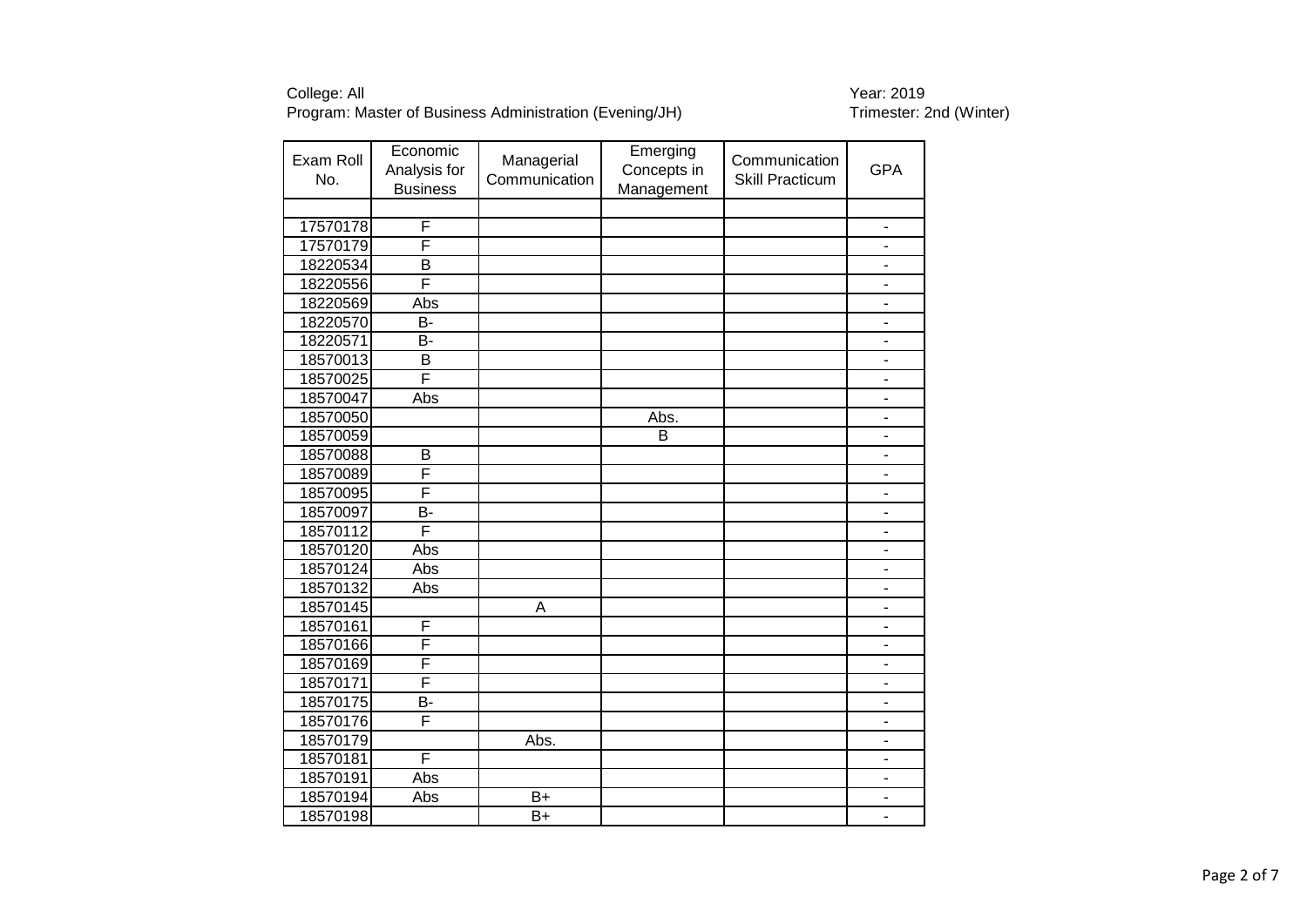| Exam Roll<br>No. | Economic<br>Analysis for<br><b>Business</b> | Managerial<br>Communication | Emerging<br>Concepts in<br>Management | Communication<br><b>Skill Practicum</b> | <b>GPA</b>                   |
|------------------|---------------------------------------------|-----------------------------|---------------------------------------|-----------------------------------------|------------------------------|
|                  |                                             |                             |                                       |                                         |                              |
| 18570199         |                                             | A                           |                                       |                                         |                              |
| 18570210         | Abs                                         |                             |                                       |                                         |                              |
| 18570214         | A                                           |                             |                                       |                                         | $\qquad \qquad \blacksquare$ |
| 18570215         |                                             |                             | B                                     |                                         | $\overline{\phantom{a}}$     |
| 18570228         | F                                           |                             | A-                                    |                                         | $\blacksquare$               |
| 18570237         | B                                           | A-                          |                                       |                                         | $\blacksquare$               |
| 19220242         | $B+$                                        |                             |                                       |                                         | $\overline{\phantom{0}}$     |
| 19220266         | B                                           |                             |                                       |                                         | $\blacksquare$               |
| 19220271         | B                                           |                             |                                       |                                         |                              |
| 19220275         | B-                                          |                             |                                       |                                         | $\blacksquare$               |
| 19221125         | $B+$                                        |                             |                                       |                                         | $\blacksquare$               |
| 19221126         | B                                           |                             |                                       |                                         | ÷,                           |
| 19221130         | <b>B-</b>                                   |                             |                                       |                                         | $\blacksquare$               |
| 19221138         | F                                           |                             |                                       |                                         | $\overline{\phantom{0}}$     |
| 19221144         | B+                                          |                             |                                       |                                         | $\qquad \qquad \blacksquare$ |
| 19570002         |                                             | A-                          |                                       |                                         | $\overline{\phantom{a}}$     |
| 19570010         | A-                                          |                             |                                       |                                         | $\overline{\phantom{a}}$     |
| 19570022         | F                                           |                             | $B+$                                  |                                         | $\overline{\phantom{0}}$     |
| 19570023         | B                                           |                             |                                       |                                         |                              |
| 19570024         | $\overline{\mathsf{B}}$                     |                             |                                       |                                         |                              |
| 19570027         | F                                           |                             |                                       |                                         |                              |
| 19570035         | B                                           |                             |                                       |                                         | $\overline{\phantom{a}}$     |
| 19570038         | B-                                          |                             |                                       |                                         |                              |
| 19570046         | F                                           |                             |                                       |                                         |                              |
| 19570047         | Abs                                         |                             | Abs                                   |                                         |                              |
| 19570054         | B+                                          |                             |                                       |                                         | $\blacksquare$               |
| 19570056         | B                                           |                             |                                       |                                         | $\blacksquare$               |
| 19570067         | $B+$                                        |                             |                                       |                                         | $\overline{\phantom{a}}$     |
| 19570074         | F                                           |                             |                                       |                                         | $\blacksquare$               |
| 19570081         | F                                           | Abs                         | Abs                                   | A                                       | ä,                           |
| 19570087         | Abs                                         |                             |                                       |                                         | $\blacksquare$               |
| 19570097         | Abs                                         |                             |                                       |                                         |                              |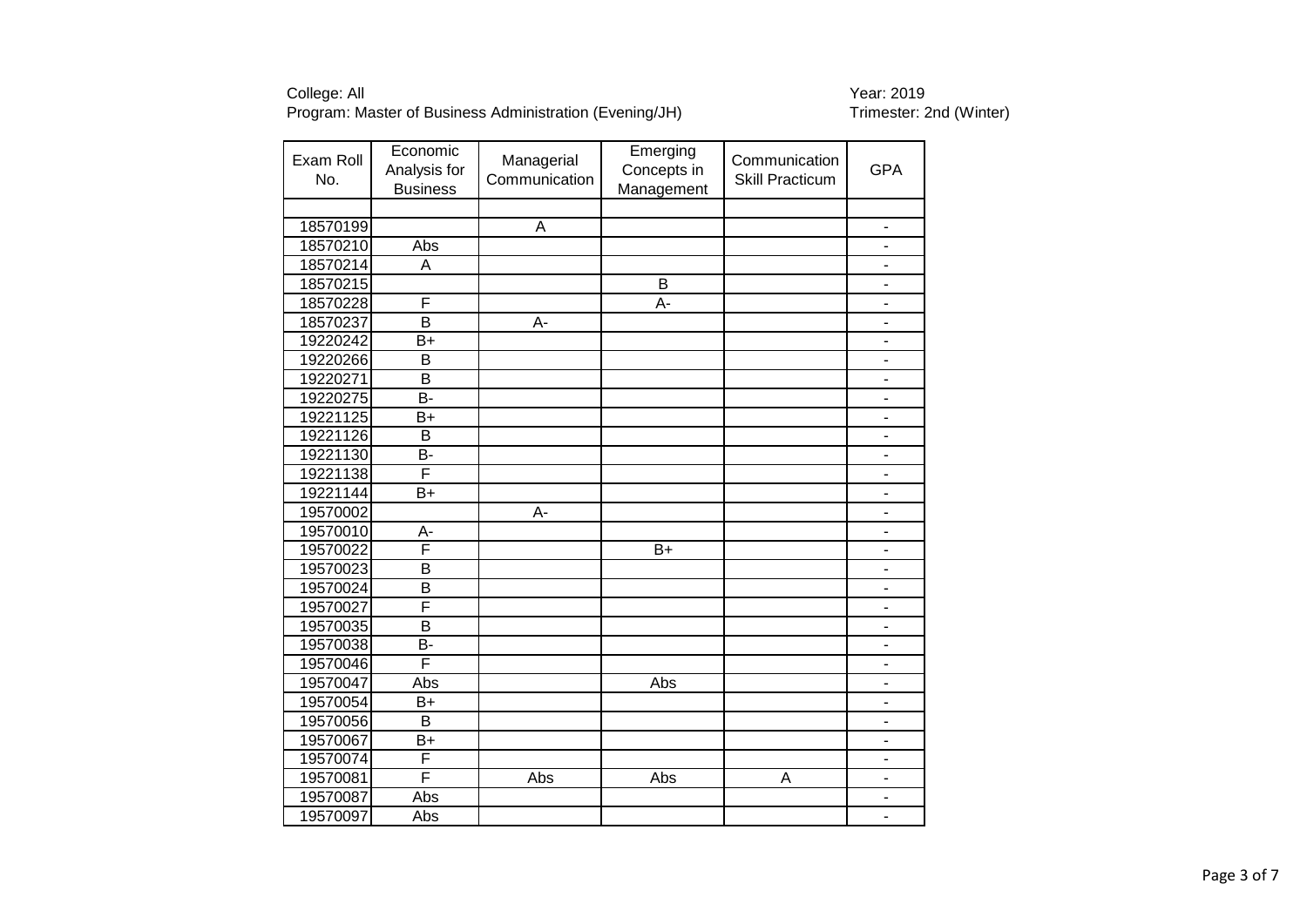| Exam Roll<br>No. | Economic<br>Analysis for<br><b>Business</b> | Managerial<br>Communication | Emerging<br>Concepts in<br>Management | Communication<br><b>Skill Practicum</b> | <b>GPA</b>     |
|------------------|---------------------------------------------|-----------------------------|---------------------------------------|-----------------------------------------|----------------|
|                  |                                             |                             |                                       |                                         |                |
| 19571001         | A                                           | A                           | A                                     | A                                       | 4.00           |
| 19571002         | $B+$                                        | Α                           | A-                                    | Α                                       | 3.66           |
| 19571003         | A                                           | A                           | A                                     | A-                                      | 3.96           |
| 19571004         | F                                           | B                           | A-                                    | $B+$                                    |                |
| 19571005         | A                                           | A                           | $B+$                                  | Α                                       | 3.83           |
| 19571006         | $\overline{\mathsf{A}}$                     | $\overline{A}$ -            | A                                     | $B+$                                    | 3.84           |
| 19571007         | Ā                                           | $\overline{A}$              | $\overline{A}$                        | $\overline{\mathsf{A}}$                 | 4.00           |
| 19571008         | Abs                                         | Abs.                        | Abs.                                  | A-                                      |                |
| 19571009         | F                                           | B                           | F                                     | $\overline{\mathsf{B}}$                 |                |
| 19571010         | $B+$                                        | B-                          | B                                     | Α                                       | 3.16           |
| 19571011         | A                                           | $\overline{A}$ -            | Ā                                     | A                                       | 3.93           |
| 19571013         | B                                           | A-                          | $B+$                                  | A                                       | 3.38           |
| 19571014         | A-                                          | Α                           | A-                                    | Α                                       | 3.81           |
| 19571015         | $\overline{\mathsf{B}}$                     | A                           | A                                     | A-                                      | 3.59           |
| 19571016         | $\overline{B}$                              | $\overline{A}$ -            | $\overline{A}$ -                      | $\overline{A}$                          | 3.33           |
| 19571017         | $B+$                                        | B                           | $B+$                                  | A                                       | 3.31           |
| 19571018         | F                                           | A-                          | А-                                    | $B+$                                    |                |
| 19571019         | Abs                                         | NQ                          | Abs.                                  | $B+$                                    |                |
| 19571020         | F                                           | A-                          | A-                                    | A                                       |                |
| 19571021         | Α                                           | Α                           | A                                     | Α                                       | 4.00           |
| 19571022         | Ā                                           | $\overline{\mathsf{A}}$     | $\overline{B+}$                       | $\overline{\mathsf{A}}$                 | 3.83           |
| 19571023         | F                                           | Abs.                        | Abs.                                  | $\overline{B+}$                         |                |
| 19571024         | F                                           | A-                          | A                                     | A-                                      |                |
| 19571025         | F                                           | A-                          | B+                                    | A-                                      |                |
| 19571026         | A                                           | A                           | A                                     | A                                       | 4.00           |
| 19571027         | F                                           | B                           | A-                                    | A                                       |                |
| 19571028         | A-                                          | A                           | A                                     | A                                       | 3.89           |
| 19571029         | $B+$                                        | A                           | $B+$                                  | A                                       | 3.56           |
| 19571030         | $B+$                                        | $A -$                       | $\overline{A}$ -                      | $\overline{A}$                          | 3.55           |
| 19571031         | Abs                                         | Abs.                        | Abs.                                  | B+                                      |                |
| 19571032         | F                                           | B                           | B-                                    | $B+$                                    |                |
| 19571033         | F                                           | $\overline{B+}$             | $A -$                                 | $\overline{A}$ -                        | $\overline{a}$ |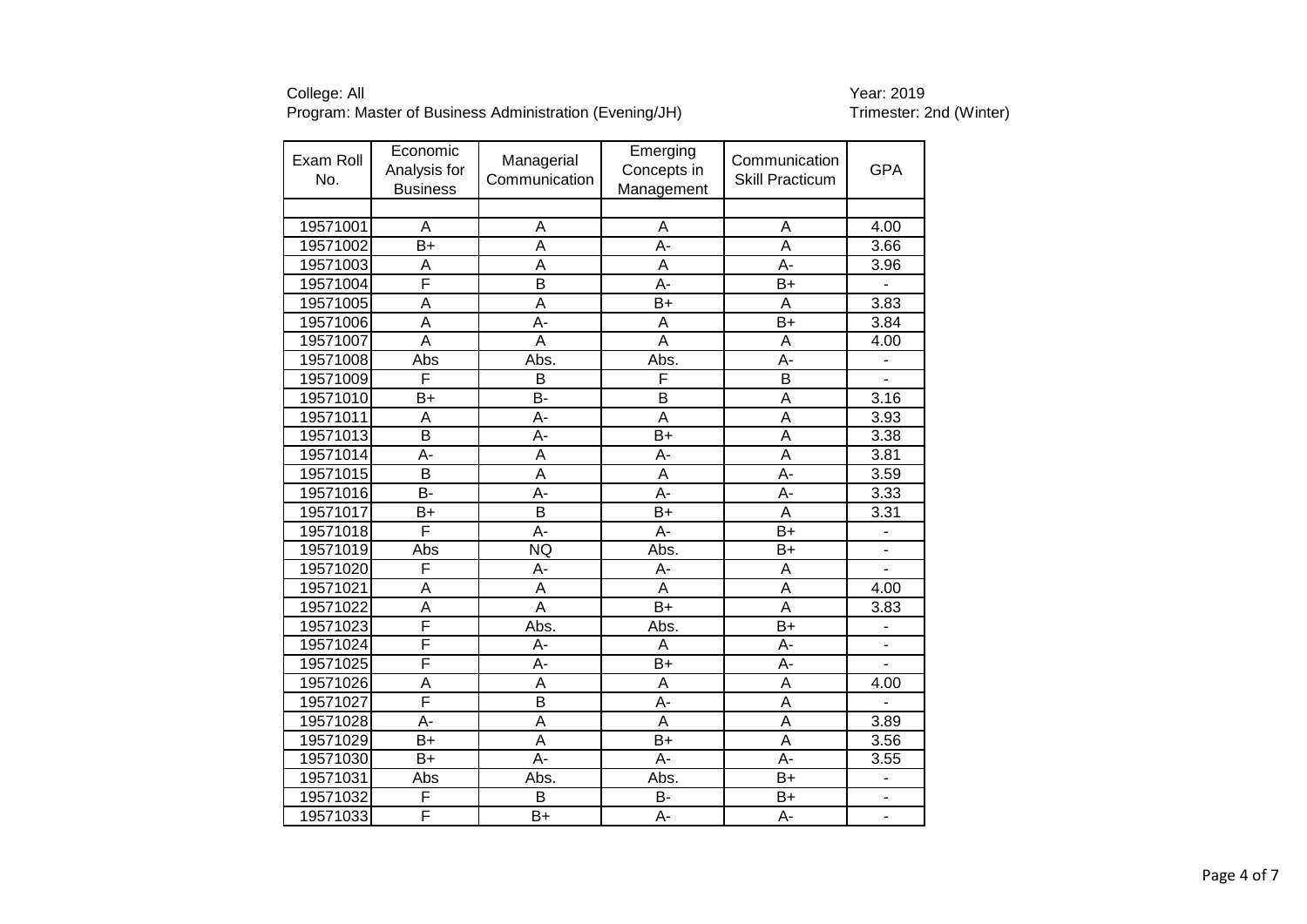| Exam Roll<br>No. | Economic<br>Analysis for<br><b>Business</b> | Managerial<br>Communication | Emerging<br>Concepts in<br>Management | Communication<br><b>Skill Practicum</b> | <b>GPA</b>               |
|------------------|---------------------------------------------|-----------------------------|---------------------------------------|-----------------------------------------|--------------------------|
|                  |                                             |                             |                                       |                                         |                          |
| 19571034         | A-                                          | $B+$                        | А-                                    | B                                       | 3.51                     |
| 19571035         | F                                           | B-                          | B                                     | $B+$                                    |                          |
| 19571036         | A                                           | A-                          | A-                                    | А-                                      | 3.81                     |
| 19571037         | $\overline{\mathsf{B}}$                     | A                           | A-                                    | A                                       | 3.55                     |
| 19571038         | A                                           | A-                          | $\overline{A}$ -                      | A                                       | 3.85                     |
| 19571041         | $\overline{\mathsf{B}}$                     | A                           | A-                                    | $\overline{\mathsf{A}}$                 | 3.55                     |
| 19571042         | B                                           | A                           | A                                     | A                                       | 3.63                     |
| 19571043         | F                                           | F                           | F                                     | $\overline{\mathsf{A}}$                 |                          |
| 19571044         | F                                           | A-                          | A-                                    | A                                       |                          |
| 19571045         | F                                           | $\overline{\mathsf{A}}$     | $\overline{B+}$                       | $\overline{\mathsf{A}}$                 |                          |
| 19571046         | A-                                          | A-                          | A-                                    | A                                       | 3.74                     |
| 19571047         | A-                                          | A                           | A                                     | A                                       | 3.89                     |
| 19571048         | $B+$                                        | $\overline{B+}$             | $\overline{\mathsf{A}}$               | $\overline{\mathsf{A}}$                 | 3.56                     |
| 19571049         | F                                           | A-                          | $\overline{A}$                        | $\overline{\mathsf{A}}$                 |                          |
| 19571050         | A                                           | A                           | A                                     | A                                       | 4.00                     |
| 19571051         | B                                           | A-                          | A                                     | A                                       | 3.55                     |
| 19571052         | Abs                                         | A-                          | A                                     | A-                                      |                          |
| 19571053         | F                                           | $\overline{B+}$             | A-                                    | A-                                      |                          |
| 19571054         | B                                           | A                           | A-                                    | A                                       | 3.55                     |
| 19571055         | F                                           | A                           | A-                                    | A                                       |                          |
| 19571056         | Ā                                           | $\overline{A}$              | $\overline{A}$                        | $\overline{\mathsf{A}}$                 | 4.00                     |
| 19571057         | F                                           | A                           | $\overline{B+}$                       | A                                       |                          |
| 19571058         | F                                           | F                           | $\overline{B+}$                       | A-                                      |                          |
| 19571059         | F                                           | $\overline{A}$              | A                                     | A-                                      | $\overline{\phantom{0}}$ |
| 19571060         | B                                           | B+                          | A-                                    | A                                       | 3.38                     |
| 19571061         | F                                           | A                           | A                                     | A-                                      |                          |
| 19571062         | F                                           | A-                          | $\overline{A}$ -                      | $\overline{A}$                          | $\overline{a}$           |
| 19571063         | F                                           | F                           | B+                                    | A-                                      | L.                       |
| 19571064         | A-                                          | $\overline{A}$ -            | A                                     | $\overline{\mathsf{A}}$                 | 3.81                     |
| 19571065         | B                                           | $B+$                        | A-                                    | $\overline{\mathsf{A}}$                 | 3.38                     |
| 19571066         | B                                           | A-                          | A                                     | A                                       | 3.55                     |
| 19571067         | F                                           | $A -$                       | $\overline{\mathsf{B}}$               | $\overline{\mathsf{A}}$                 | $\overline{\phantom{a}}$ |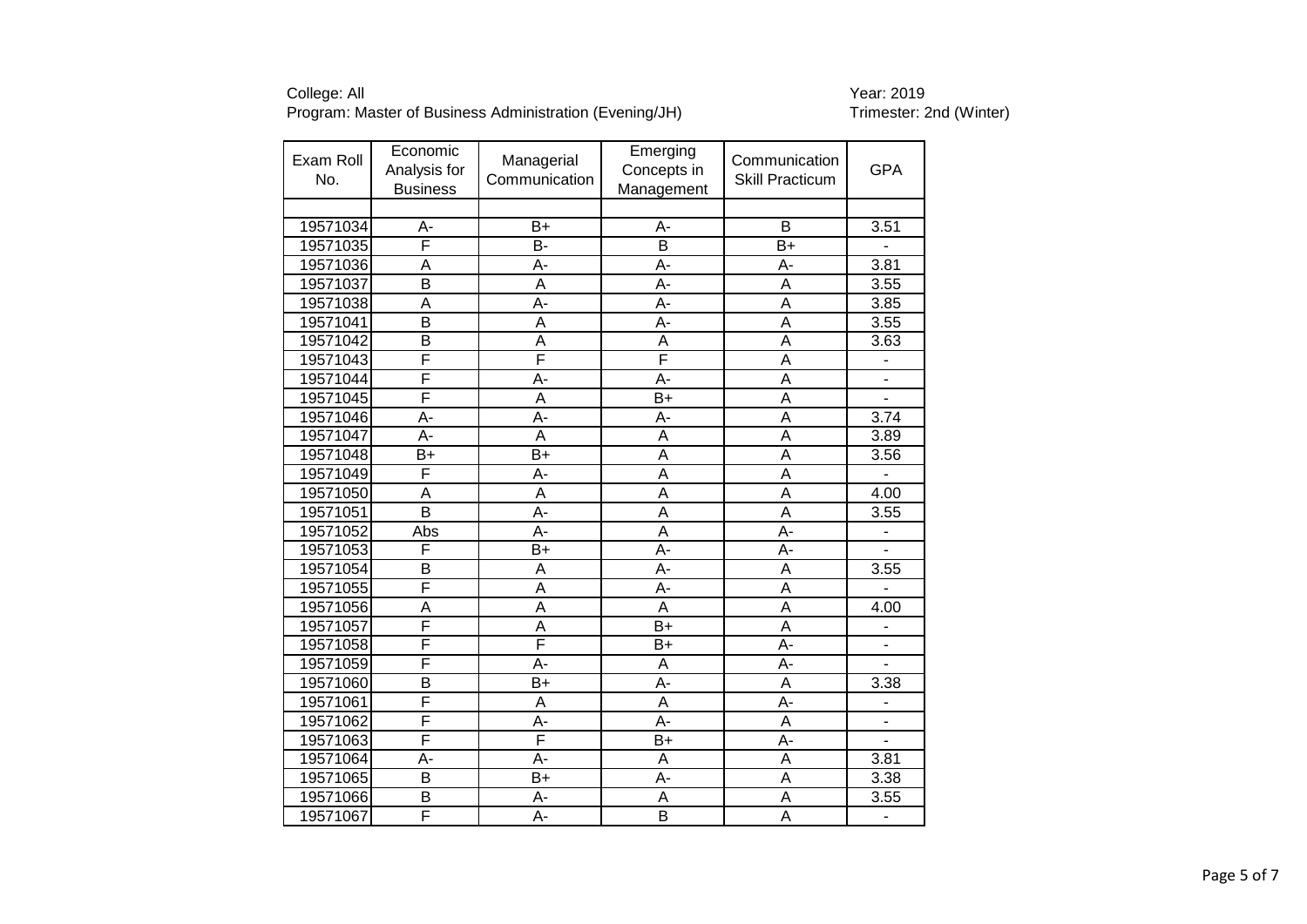| Exam Roll<br>No. | Economic<br>Analysis for<br><b>Business</b> | Managerial<br>Communication | Emerging<br>Concepts in<br>Management | Communication<br><b>Skill Practicum</b> | <b>GPA</b>               |
|------------------|---------------------------------------------|-----------------------------|---------------------------------------|-----------------------------------------|--------------------------|
|                  |                                             |                             |                                       |                                         |                          |
| 19571068         | B                                           | A-                          | А-                                    | A                                       | 3.48                     |
| 19571069         | A-                                          | A-                          | A                                     | A                                       | 3.81                     |
| 19571070         | B                                           | B                           | A-                                    | A                                       | 3.23                     |
| 19571071         | B                                           | B                           | F                                     | A                                       |                          |
| 19571072         | B-                                          | B                           | $B+$                                  | A                                       | 3.01                     |
| 19571073         | B-                                          | A-                          | $\overline{B}$                        | A                                       | $3.\overline{19}$        |
| 19571074         | B-                                          | A-                          | F                                     | A                                       | $\overline{a}$           |
| 19571075         | A-                                          | $B+$                        | A-                                    | A                                       | 3.64                     |
| 19571076         | A-                                          | A                           | A-                                    | A                                       | 3.81                     |
| 19571077         | $\overline{\mathsf{B}}$                     | $\overline{\mathsf{A}}$     | $B+$                                  | $\overline{B+}$                         | 3.36                     |
| 19571078         | $\overline{\mathsf{F}}$                     | Abs                         | $B+$                                  | $B+$                                    |                          |
| 19571079         | F                                           | Α                           | A-                                    | A-                                      |                          |
| 19571080         | $\overline{\mathsf{B}}$                     | A                           | A-                                    | A                                       | 3.55                     |
| 19571081         | F                                           | A                           | $B+$                                  | $B+$                                    |                          |
| 19571082         | Abs                                         | Abs                         | Abs                                   | <b>NQ</b>                               | $\blacksquare$           |
| 19571083         | F                                           | A-                          | B                                     | A-                                      | $\overline{\phantom{a}}$ |
| 19571084         | F                                           | A-                          | F                                     | A                                       |                          |
| 19571085         | $B+$                                        | A                           | A-                                    | A                                       | 3.66                     |
| 19571086         | B-                                          | A                           | A-                                    | A                                       | 3.44                     |
| 19571087         | B-                                          | A                           | A-                                    | A                                       | 3.44                     |
| 19571088         | A-                                          | $\overline{\mathsf{B}}$     | $\overline{A}$ -                      | $\overline{\mathsf{A}}$                 | 3.56                     |
| 19571089         | B                                           | A-                          | A-                                    | A-                                      | 3.44                     |
| 19571090         | F                                           | A                           | A-                                    | A                                       |                          |
| 19571091         | F                                           | $B+$                        | $B+$                                  | $\overline{A}$                          |                          |
| 19571092         | B                                           | A-                          | B+                                    | A                                       | 3.38                     |
| 19571093         | A-                                          | $B+$                        | A-                                    | A                                       | 3.64                     |
| 19571094         | Abs                                         | А-                          | $B+$                                  | A                                       |                          |
| 19571095         | $B+$                                        | $B+$                        | $B+$                                  | A                                       | 3.39                     |
| 19571096         | A                                           | A                           | A                                     | $\overline{A}$                          | 4.00                     |
| 19571097         | F                                           | $B+$                        | $B+$                                  | A                                       |                          |
| 19571098         | $B+$                                        | $B+$                        | $B+$                                  | A                                       | 3.39                     |
| 19571099         | $B+$                                        | $\overline{A}$ -            | $\overline{B+}$                       | $\overline{\mathsf{A}}$                 | 3.49                     |